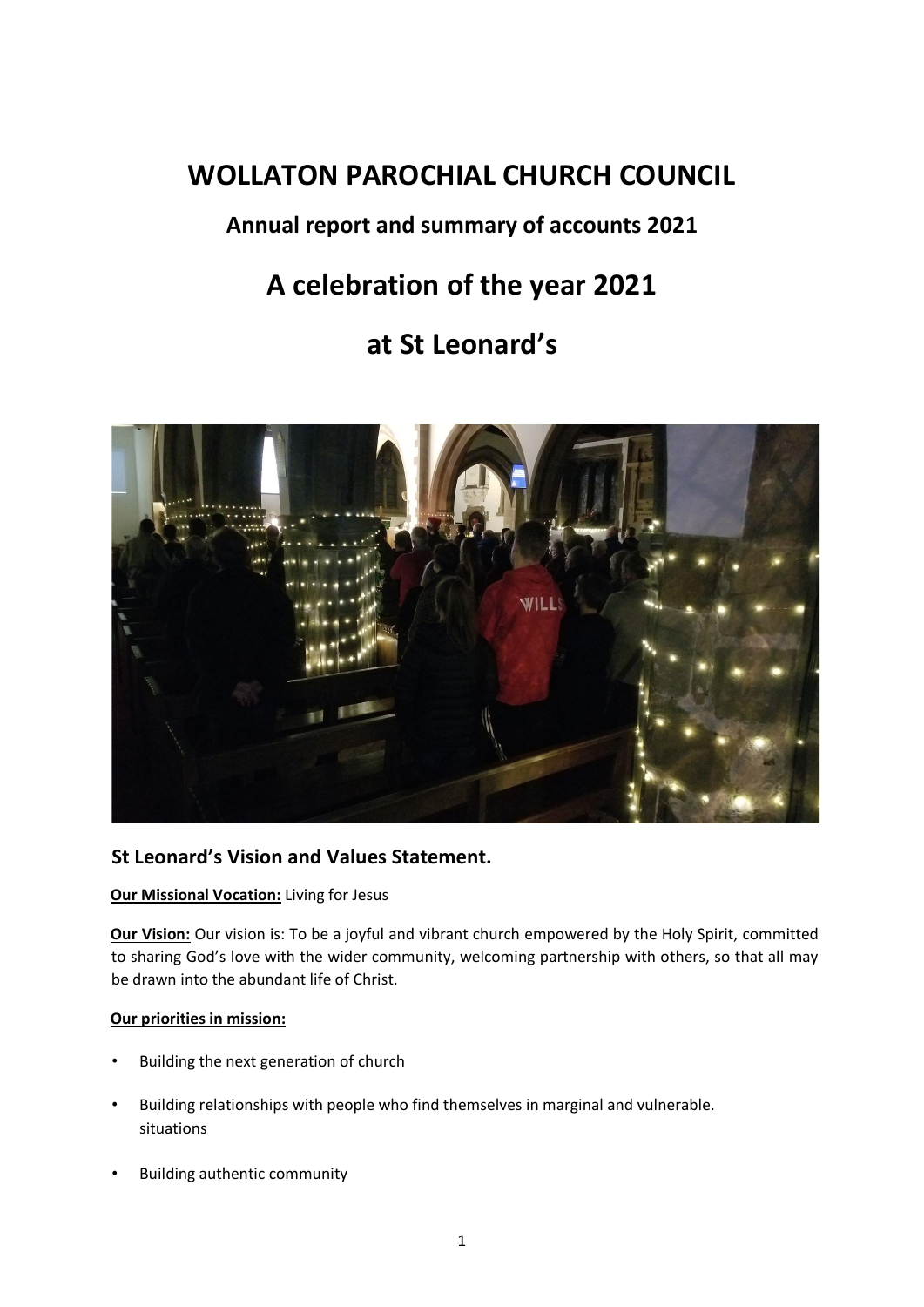#### **Foreword**

Once again 2021 was a year significantly affected by the ongoing COVID-19 pandemic. Although as the year progressed, we began to see the lifting of restrictions, every area of our lives continued to experience considerable disruption, including of course the mission and ministry of St Leonard's.

As a result, we took the decision not to ask for a full range of reports from the different ministry groups. This should not be taken as an indication that everything ceased. As in 2020, we continued to discover ways of gathering together and staying in touch as best we could, even if this was often making use of the, by now, familiar online tools, including Zoom, YouTube, WhatsApp, and Twitter.

We sought to maintain our outward facing links, supporting a range of organisations locally and globally. Donations to the Foodbank in Broxtowe were made whenever possible, and the Contact Home and Away Team helped us to engage with charities, mission, and aid organisations, locally and globally.

We began to re-establish worship gatherings in the church and community centre in the latter part of the year, even managing to serve refreshments when it was felt the risks of doing so were acceptable. It was a relief to be able to come together in a more relaxed way, even if we continued with the wearing of face-coverings when moving around inside our buildings.

Our families and children's work also transitioned through 2021 from being predominately online to in person. The Sunday-based children's work, *Messy Church*, and *Parents and Toddlers* continued to maintain and develop relationships with families. Classes from the local primary schools were also able to visit as circumstances improved and links with Bluecoat Wollaton also continued. It was clear from the contact we had with families and children that many had experienced, and continued to experience, a wide range of challenges. And throughout the year were having to adjust working and recreational patterns. Our 'slightly older' members were delighted when the Thursday morning Communion service and *Come for Coffee* were able to restart.

There is no doubt that the impacts of Covid-19 on many, and not just those getting on in years, have been serious. The legacy of the pandemic will almost certainly involve some major shifts in the way many areas of society function, with implications for how we as churches respond and engage with emerging needs.

As 2021 drew to a close we were able to celebrate Christmas in a way which felt a little closer to the way we would have wanted to. A large crowd from the wider community came together for Carols round the Pump, Christingle, Nativity, and Carol services took place, and families, by and large, were able to be together.

Yet the passing of 2021 has by no means seen the end to the impact of the virus. The changes that will flow from the events of the last couple of years, and the challenges that will come with them, will require us to show a faith which is characterised by resilience and perseverance, and which also demonstrates gentleness and kindness to those around us.

During the year most, if not all, of us will have experienced struggles and hardship which will take time to recover from. We will need the support and encouragement of others. Most of all we will need to keep our focus on the God who loves the world, and everything and everyone in it, holding on to the promise that he makes never to leave us or forsake us.

As the writer to the Hebrews puts it, "*<sup>1</sup> Therefore, since we are surrounded by such a great cloud of witnesses, let us throw off everything that hinders and the sin that so easily entangles. And let us run with perseverance the race marked out for us, <sup>2</sup> fixing our eyes on Jesus, the pioneer and perfecter of*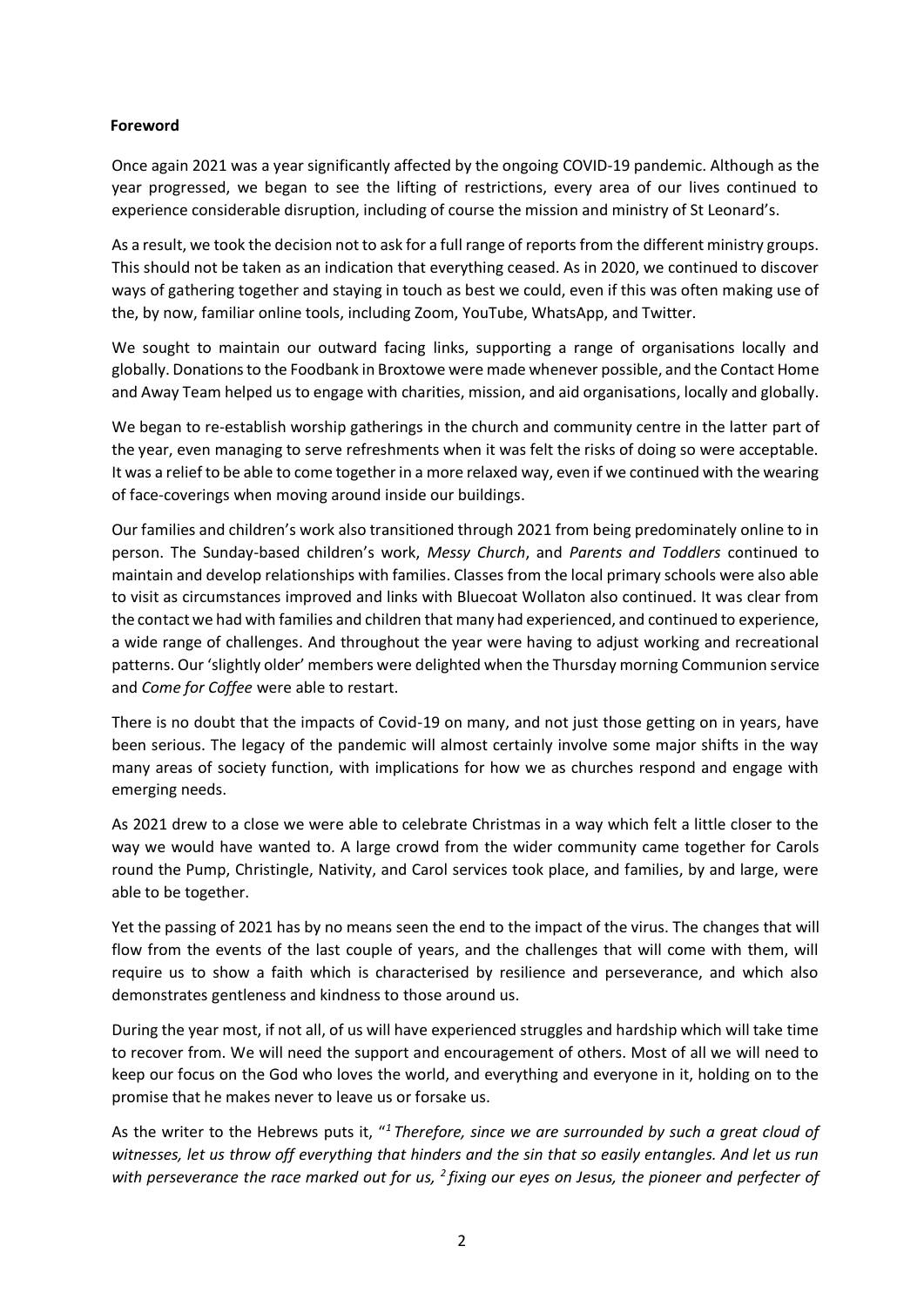*faith. For the joy that was set before him he endured the cross, scorning its shame, and sat down at the right hand of the throne of God. <sup>3</sup> Consider him who endured such opposition from sinners, so that you will not grow weary and lose heart.*" (Hebrews 12:1-3).

Revd Canon Tim Pullen

#### **WOLLATON PAROCHIAL CHURCH COUNCIL**

#### **ANNUAL PAROCHIAL CHURCH MEETING**

#### **Sunday 15th May 2022**

#### **In St Leonard's Community Centre (and online via Zoom) at 12 pm.**

#### **AGENDA**

- 1. Opening prayer and Dwelling in the Word
- 2. Apologies for absence
- 3. Minutes of the meeting held on 30th May 2021 *(to be confirmed)*
- 4. Matters arising from the minutes
- 5. Notification of any matters to be raised under any other business (to be submitted in writing to the Hon. Secretary by the previous evening to ensure an informed response)
- 6. Election of two Churchwardens for the year 2022/2023
- 7. Presentation of Electoral Roll, Erica Bailey
- 8. Report of the Hon. Secretary on the activities of the Council, Andy Holbrook
- 9. Report of the Hon. Treasurer, presentation of accounts for the year ending 31<sup>st</sup> December 2021 and budget for 2022, Ian Hall
- 10. Appointment of Auditor
- 11. Churchwardens' report on the fabric, goods and ornaments of the church, Val Sutton, and Mike Smith
- 12. Summary of Reports from Team Leaders
- 13. Report from Deanery Synod, Revd. Tim Pullen & John Cartwright
- 14. Report from Diocesan Synod, Roger Howes
- 15. Elections
- 16. Date of next Annual Parochial Church Meeting: with the agreement of the annual meeting to be decided by the new PCC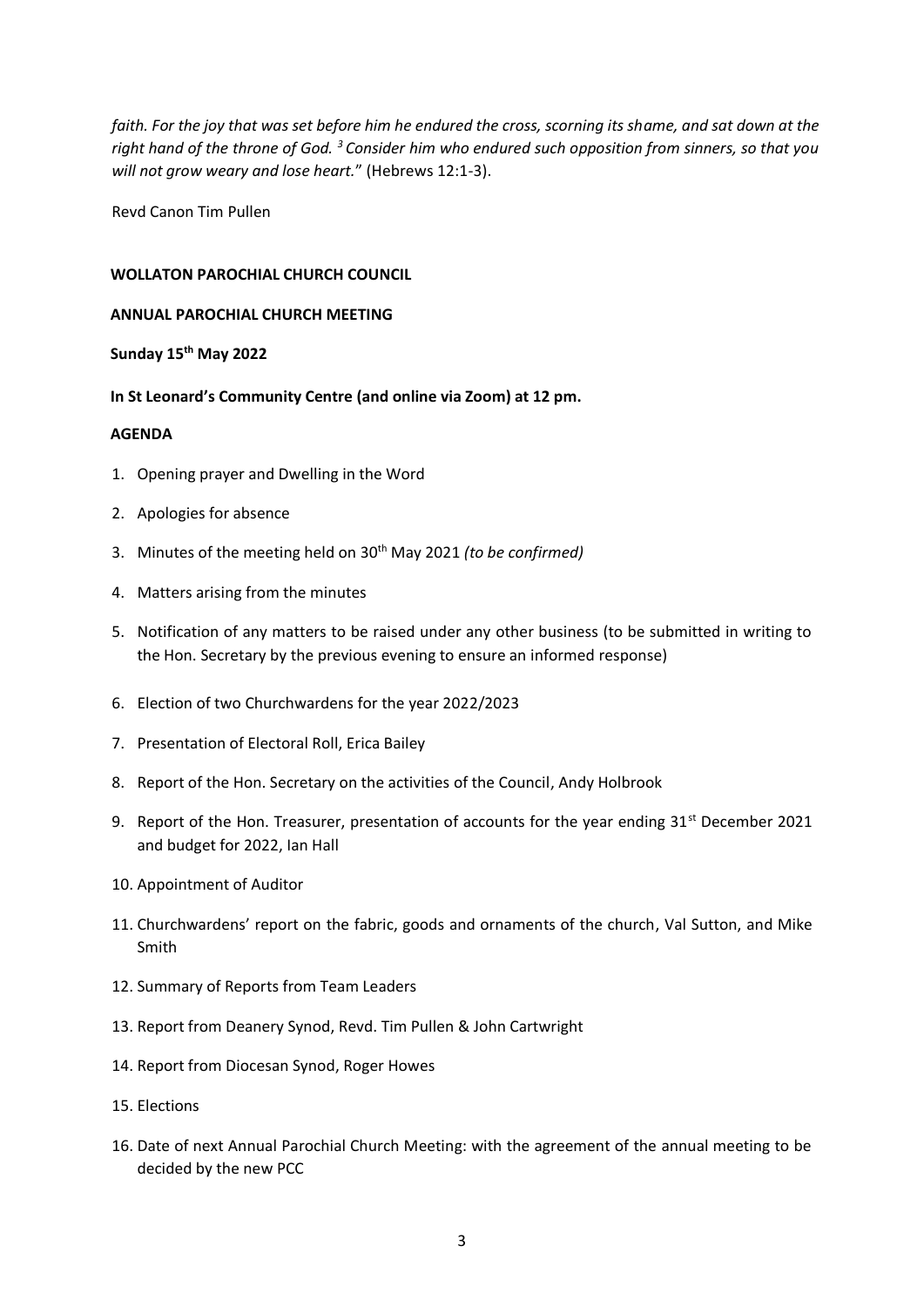#### 17. Any other business

18. Rector's review and closing prayers, Tim Pullen

#### **WOLLATON PAROCHIAL CHURCH COUNCIL**

#### **Annual Parochial Church Meeting for year ending 31st December 2020.**

*Unconfirmed Minutes (agenda item 3):* Minutes of the Annual Parochial Church Meeting held on Sunday 30<sup>th</sup> May 2021 in St Leonard's Church, Wollaton at 12.00 pm and by Zoom.

Presenting: Tim Pullen (in the chair), Val Sutton, Mike Smith.

Minute taking: Gillian Moore.

## *Documents provided included hard copies of the Annual Report and Accounts 2020 (also available in large print).*

#### **A1/21. Opening prayer.**

Tim Pullen (TP) greeted everyone, on Zoom and in church. There was an opening prayer and then TP read a passage from John's Gospel.

#### **A2/21. Apologies for absence.**

Graham Birkett, Ralph Buckingham, Josie Gorman, Ali Hatton, Trevor Hatton, Ian Hall, Andy Holbrook, Lindy Jones, Anne Scothern, Malcolm Stacey, Mary Stacey, Wendy Sutton-Pryce, Peter Welsh, Jo Ratan.

#### **A3/21. Minutes of the meeting held on 27th September 2020.**

The minutes were read and approved subject to a minor amendment to A7/20. The Rector will sign the minutes once amended.

#### **A4/21. Matters arising from the minutes**

There were no matters arising.

#### **A5/21. Any other business.**

No notifications of AOB.

#### **A6/21. Election of two Churchwardens for the year 2021/2022.**

Election of Church Wardens to serve to the end of May 2022. Two nominations have been received.

Val Sutton, proposed Andy Holbrook, seconded by Brian Harris. All in favour.

Mike Smith, proposed by Andy Holbrook, seconded by Val Sutton. All in favour.

#### **A7/21 Presentation of the Electoral Roll.**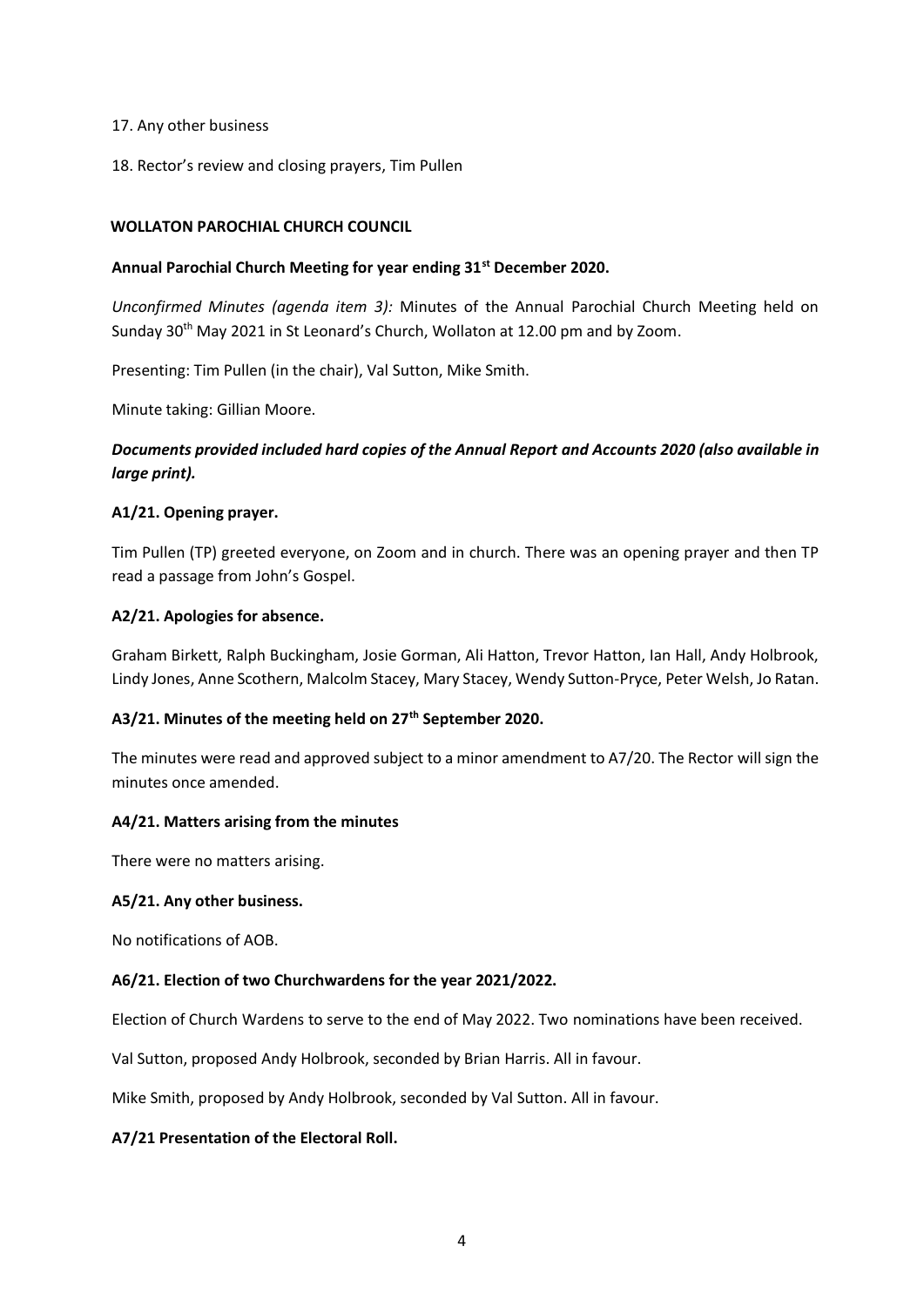Erica Bailey (EB) presented the Electoral Roll and reported that as of 14 May 2021 the electoral roll stands at 295 of which 215 are residents of the parish and eighty non-residents. Since September 2020 there have been ten deaths, two removals and two additions. TP paused to remember those who had died, and the zoom and church-based attendees joined in prayer to remember them, their families, and friends. Those we have lost include George Andrews, David Hull, Hugh Jacklin, John Linthwaite, Brian Norris, Joan Thomas, Ernest Seaward, David Shakespeare, Michael Stacey, and Vera Hargreaves.

The electoral roll was accepted by the meeting. TP thanked EB for all her work in keeping the roll up to date.

## **A8/21. Report of the Hon. Secretary on the activities of the Council.**

Report of the Hon. Secretary is on page 2 of the Financial Report, there were no comments. TP thanked Andy Holbrook (AVH) for all his work in his capacity as Hon. Sec. to the PCC and in his role as St. Leonard's Health & Safety Officer. This is a considerable workload for one person.

## **A9/21. Report of the Hon. Treasurer, presentation of accounts for the year ending 31st December 2020 and budget for 2021.**

The accounts to the end of 2020 are in the Financial Report. Drawn up by our accountants, Haines Watt. They have been checked and approved by the PCC and sent to the Diocese. Ian Hall (IH) reported that the Covid-19 pandemic had presented major financial challenges. The key issues are as follows. Firstly, our income for the year was reduced significantly both for the main church and for the community centre, with the latter being unable to open for a considerable part of the year. Whilst expenditure also fell slightly this was inevitably outweighed by the effects of the pandemic on income. We maximised our ability to use the government furlough scheme to try and minimise the impact on the overall financial position. The stock market has recovered more rapidly than would have been initially predicted, so the endowment fund position is slightly better than might be expected and continues as of April 2021 to improve. The pandemic has highlighted the challenge of the sustainability of the current Diocesan share model.

Barbara Lynes asked the following question: *During the year there has been much discussion as regards the level of the parish Share payable by St Leonard's PCC between the PCC and the Deanery (See Trustees Report). The total assessed as payable by the Diocese of Southwell and Nottingham for 2020 was £115,992 which was fully paid. Yet at the beginning of the report, it states that the diocese made a discount of £20,000 to the parish share. So, did we pay it in full?*

Ian Hall had provided a response, as follows:

*The diocese offered St Leonard's a £20k discount as a one off on the 2021 (not 2020) parish share, which we have taken…but in the accounts you only see the 2020 parish share which we paid in full. PCC has discussed what we should do to help the Deanery in 2021, and so it is possible we may pay more than the discounted share, but at present our monthly payments are based on the reduced share for 2021.*

Elaine Thompson (ETh) alerted members to a typographical error on page 23 of the accounts relating to the Giving figures. This will be referred to IH, checked, amended and documentation updated.

TP proposed that the operating budget be accepted.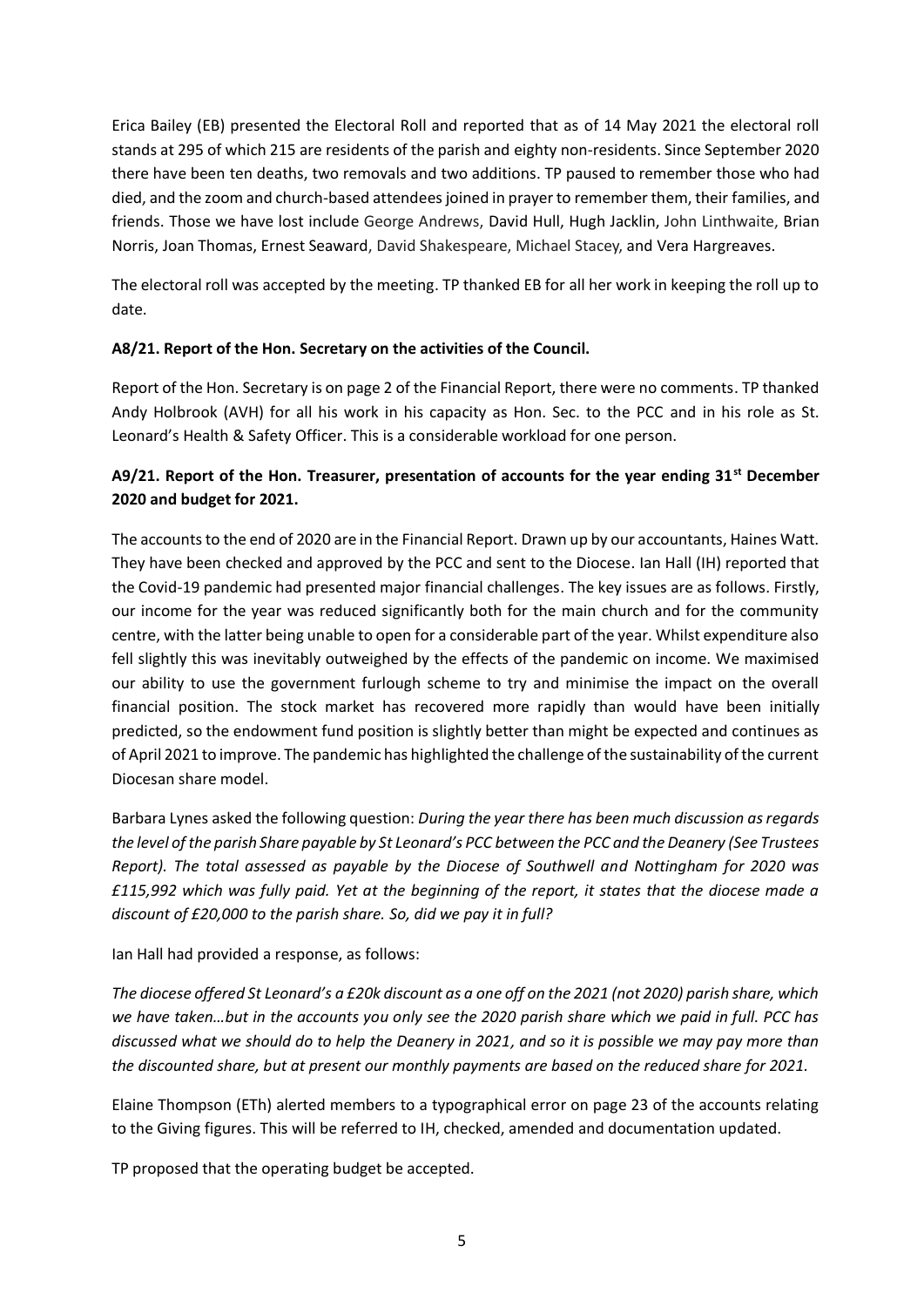## **A10/21. Appointment of Auditor.**

TP proposed that we continue with Haines Watt, Mike Chamberlain seconded, all in favour (29 by Zoom) (8 in attendance).

TP thanked IH and Liz Norris (LN) for their roles in managing church finances.

### **A11/21. Churchwardens' report on the fabric, goods, and ornaments of the church.**

The Church Wardens' report on the fabric is in the Annual Report. Tim Pullen thanked all who worked on the fabric. Matt Green was also thanked for his on-going work maintaining the cleanliness of church buildings during the pandemic.

#### **A12/21. Summary of reports from team leaders and The Community Centre Management Team.**

Team leaders' reports: in the Annual Report. TP thanked the team leaders, Community Centre Management Team and all those involved at whatever level for their work in maintaining activities where possible and for a good flow of information during the pandemic.

#### **A13/21. Report from the Deanery Synod.**

The Deanery Synod report can be found in the Annual Report. No comments received.

#### **A14/21. Report of the Diocesan Synod.**

The Diocesan Synod report can be found in the Annual Report. No comments received.

#### **A15/21. Elections to PCC and Deanery Synod.**

Elections: Tim Pullen thanked all PCC members. TP advised members that there are five vacancies on the PCC. I nomination has been received.

Kevin Twissell. Proposed by Sally Smith, seconded by Carol Barber. Duly appointed.

## **A16/21. Date of the next Annual Parochial Church Meeting.**

The meeting agreed this would be decided by the new PCC.

#### **A17/21. Any other business.**

None.

### **A18/21. Rector's review and closing prayers.**

TP noted that it has been a challenging year for everyone. It will remain a challenging and anxious time for many. Some may be frustrated that things cannot return to 'normal' at the pace they would prefer. TP noted, however, that we need to be patient, support one another, love one another, and pray together as we navigate our way out of the pandemic. Try to look forward with expectation and with the support of prayer.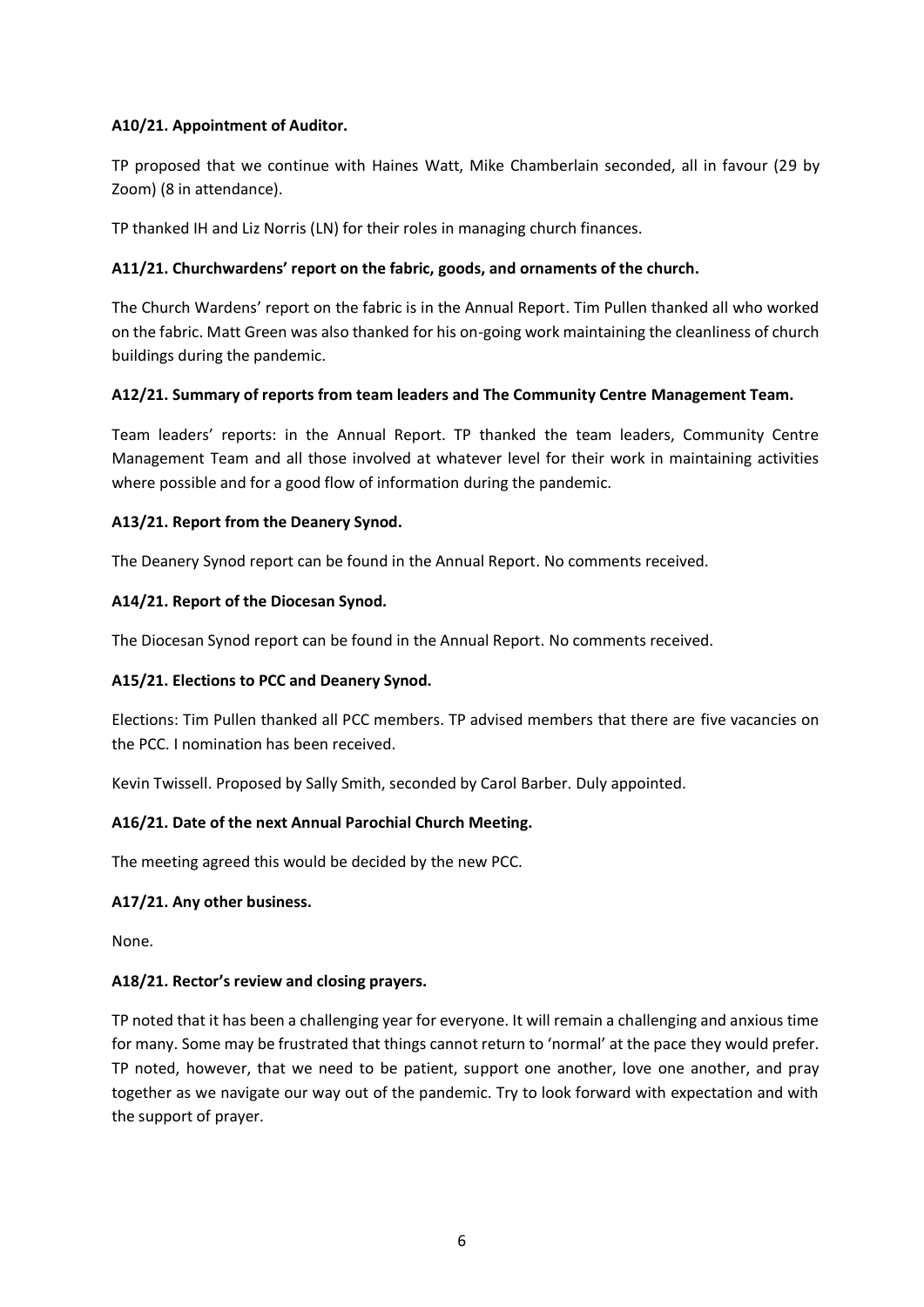Tim Pullen thanked everyone who has been involved in maintaining the work of the church during the pandemic. Everyone has played a crucial part. Finally, TP thanked his wife Jo for her unstinting support. Val Sutton (VS) thanked TP for his work in guiding the community at this challenging time.

The meeting closed with a prayer.

## **Item 7**

#### **Presentation of the Electoral Roll.**

The year 2021 opened with 304 names on the Electoral Roll (307 in 2020). The Electoral Roll is revised annually for the APCM and was 295 at the May 2021 APCM (215 resident and eighty non-resident). At 31/12/21 the ER was 296. The figure I present at the APCM May 2022 will be the newly revised ER.

Erica Bailey, Electoral Roll Officer

#### **Item 8**

#### **Hon. Secretary's Review of 2021**

The PCC has met six times in 2021 as did the Standing Committee and Resources Team. Key decisions made during the year included the following.

- The House of Bishop's Promoting a Safer Church: safeguarding policy statement was adopted.
- The PCC adopted an amended Parish Declaration for Serious Safeguarding Incident Reporting.
- Timely progress has been made with safeguarding training for PCC members with most having completed relevant training modules. Satisfactory progress has also been made with DBS checks.
- The Parish financial position continued to be reviewed carefully considering the ongoing impact of Covid.
- The spiritual growth from children and families' activities was noted and encouraged.
- Changes were agreed relating to the strategic role of music and the post of Director of Music.
- Work began on developing a safeguarding Code of Practice which will facilitate low level conversations whilst ensuring that the key stakeholders are kept appropriately informed.
- Agreed to commit a financial resource to exploration of mission engagement with the western edge of the Parish and community (Dales/Firbeck).
- Agreed to fund a Children and Families Worker Role. A bid was made to the Strategic Development Funding Scheme supporting the *Growing Younger & More Diverse* initiative. This aims to strengthen and develop ministry with younger generations and reach out beyond existing contacts to grow the church. This role will also be financially supported using our 'soft ring-fenced' legacy fund.
- Christmas services were determined in the context of the new Covid variant.
- The Parish Share (to the Diocese) for 2021 was agreed as was the Budget for 2022.
- A total sum of £7,500 was agreed for annual giving across eleven groups.
- A new monthly pattern of worship services was agreed and implemented.
- The Health & Safety Risk Register was reviewed and updated.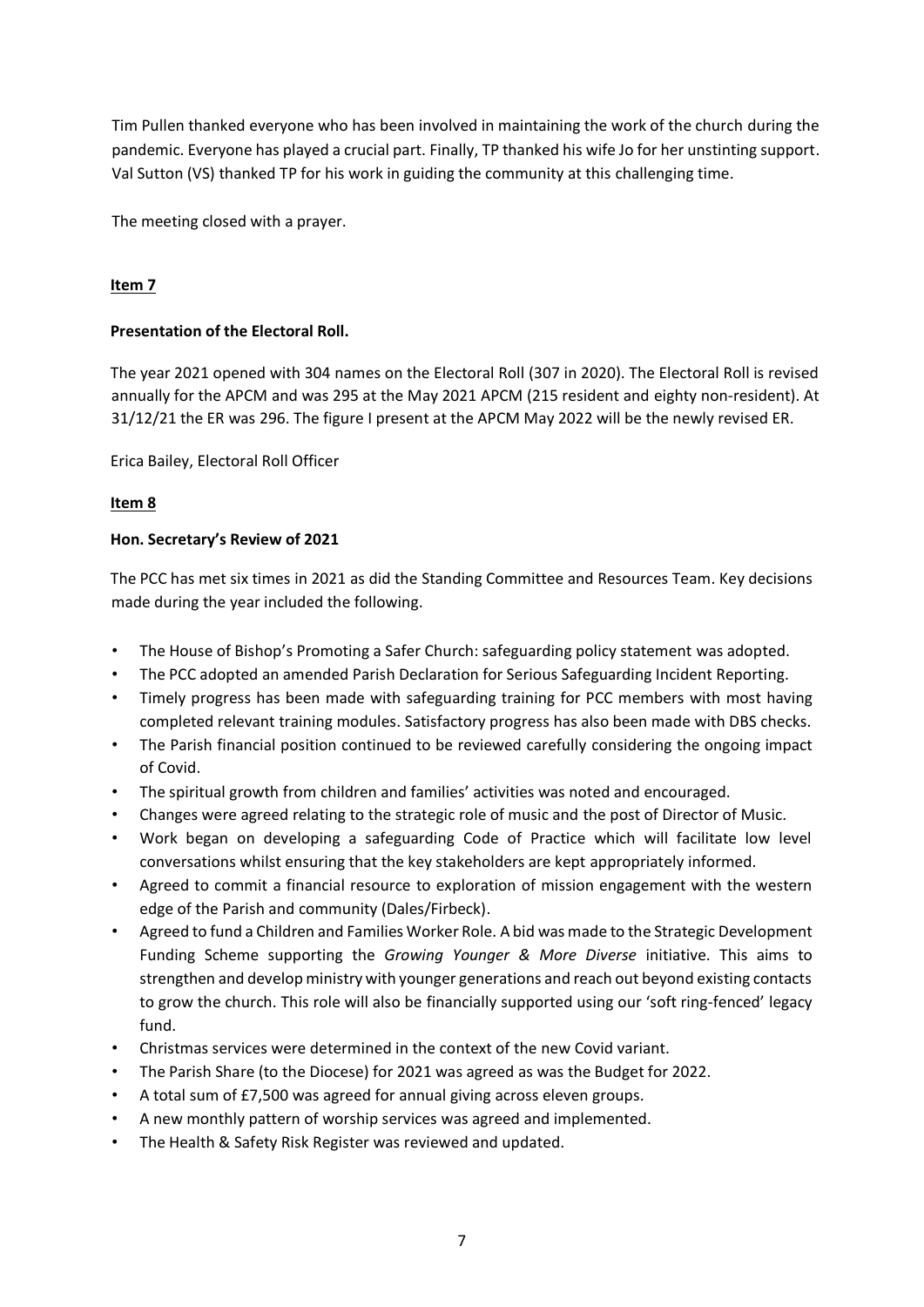On behalf of the council, I would like to thank Gill Moore for her on going and unstinting work as our Minutes Secretary. Due to family commitments, I have decided to standdown as Honorary Secretary and PCC member from the 2021 APCM.

Andrew Holbrook, Honorary Secretary

## **Item 9**

#### **Report of the Hon. Treasurer**

#### **Effects of Covid-19 Pandemic**

The ongoing effects of the pandemic continue to have an influence on the financial position of all churches. The direct effects of these challenges to our income and expenditure position are detailed below, but a high-level summary of the major issues is as follows. Firstly, our income for the year continues to be significantly reduced both for the main church work and for the community centre compared with pre-pandemic levels. Whilst expenditure also remains slightly lower this is inevitably outweighed by the effects of the pandemic on income. During 2021 we continued to maximise our ability to use the government furlough scheme until this closed to try and minimise the impact on the overall financial position. The Diocese also provided a one- off £20,000 discount on our parish share for 2021, to offset the reduced income seen by the community Centre in 2020, and this means that the overall financial position is stronger than would otherwise have been the case: however, there is no reduction in parish share for 2022 which brings a significant challenge. By the end of 2021, the stock market had recovered further, so the endowment fund position is better than that reported last year. The pandemic has also highlighted the challenge of the sustainability of the current Diocesan/Deanery share model, which continues to be kept under review.

The budget we have set for 2022 shows a continuing significant shortfall, which will have to be supported from reserves, but the alternative of cutting activities would probably only further worsen the income position in the longer term.

#### **Budget against 2021 forecast**

In 2021 we paid the parish share at the recalibrated level based on the revised Diocesan and Deanery calculations: for 2021 this included a £20,000 one- off reduction as mentioned above. The total paid in the year was therefore £95,940. In 2021 regular giving fell by around £15,000 compared with 2020.

Total income (excluding investments) for the year was slightly higher overall than in 2020 at £193,925 (£188,630 in 2020), due to £6,000 in legacy income and a recovery in the Community Centre income position. The total value of our investments rose in 2021 by nearly £20,000 which has also helped the overall financial position, although these funds can only be used for specific purposes.

Total expenditure during 2021 was reduced compared with 2020 at £210,973 (£246,772 in 2020), the major reasons being the one-off reduction in the parish share and less expenditure on general maintenance.

#### **Overall financial position for 2021**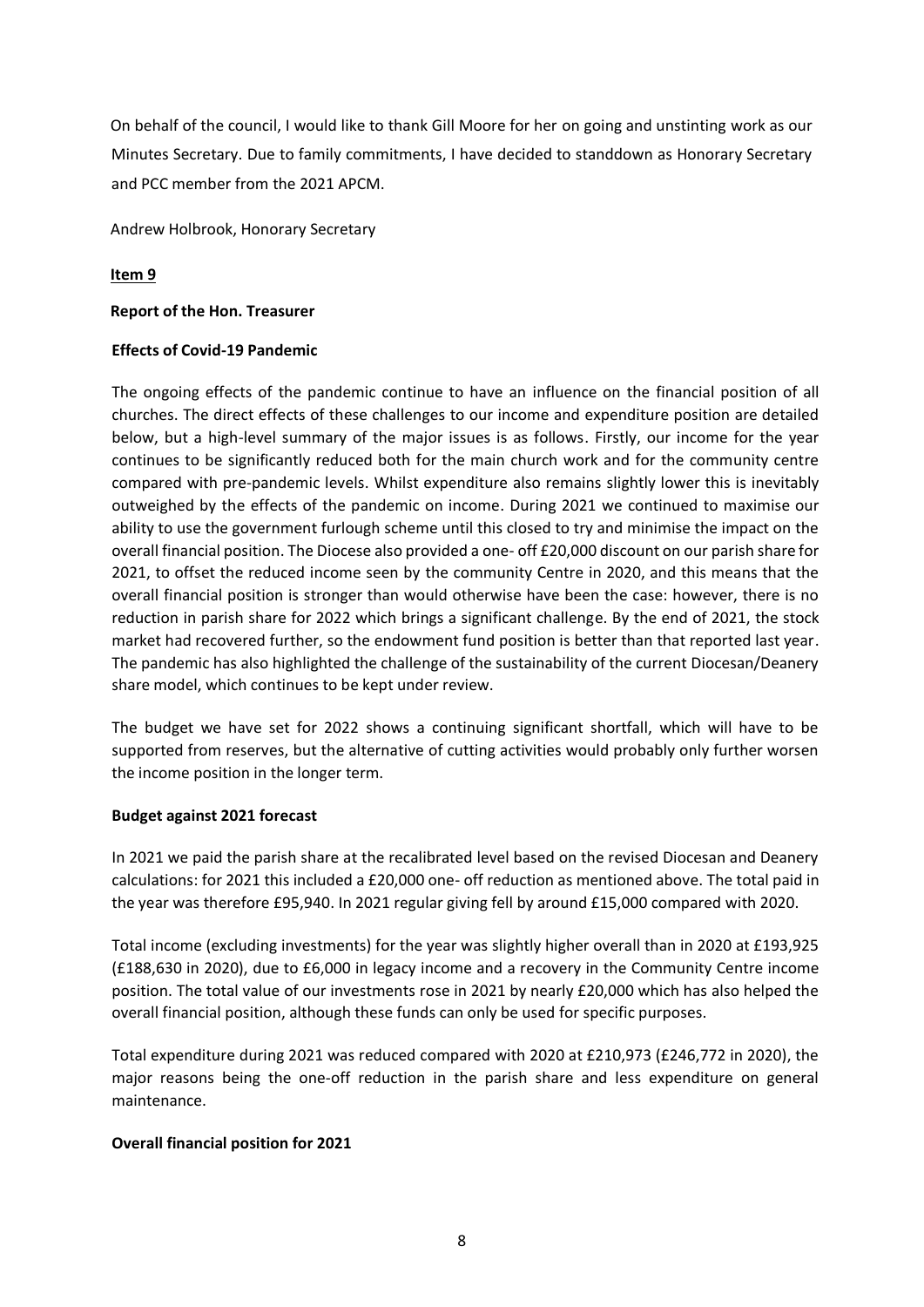The 2021 accounts continue to be influenced by the particularly large legacy of £237,959 which came in during 2016 and 2017. The PCC has previously designated £100,000 from this over the next few years for mission, which is in addition to the support already provided to the audio-visual upgrade undertaken in 2018 and 2019. The significant amount of this funding currently remaining in our reserves distorts the overall picture, but plans are well advanced about how best to use this funding to support the missional work of the church.

#### **End of year position**

The net effect of all these factors was that there was little change in overall funds which stood at £929,448 at the end of 2021 compared with £926,937 at the end of 2020.

The Community Centre financial position continued to be affected by the pandemic but showed a recovery from 2020. Income for the year was £38,876 (compared to £30,630 in 2020) and expenditure £36,379 compared to £39,506 in 2020. These figures include funds reclaimed from the national furlough scheme.

The PCC has maintained registration with the Charity Commission.

#### **Budget 2022**

The budget set for 2021 was formulated on similar principles to the 2021 budget, factoring in the ongoing effects of the Covid-19 pandemic. We have continued to take a cautious view in estimating income, and we will need to monitor expenditure carefully during the year.

Any potential expenditure from the designated funding for mission described above is not shown in the operating budget.

#### **Risks for 2022**

At the time of writing this the UK has removed most restrictions imposed due to the Covid-19 pandemic. The pandemic however continues to produce significant risks and uncertainty which will inevitably affect income during 2022. The war in Ukraine is likely to continue to bring volatility to stock markets, although to date stock markets have been fairly resilient. Church services and other activities are gradually increasing, and we expect activity in the Community Centre to also increase during the rest of the year.

Otherwise, the main risks for 2022 as in previous years are increased expenditure on unplanned maintenance and reduction in planned giving income. Ongoing lead thefts always remain a risk although we continue to mitigate this through a managed security system.

#### **Final Comments**

As ever, I would like to thank everyone who has helped with the church finances over the last year. This has obviously been another very challenging year for everyone, and I have continued to receive fantastic support from all the people involved in the financial running of the church and Community Centre. Roger Alton has been working closely with the Community Centre team to manage the Centre's finances over the last year. David Martin is in the process of handing over his role as planned giving secretary, which will be taken up by Liz Norris as part of her work as finance administrator. I would like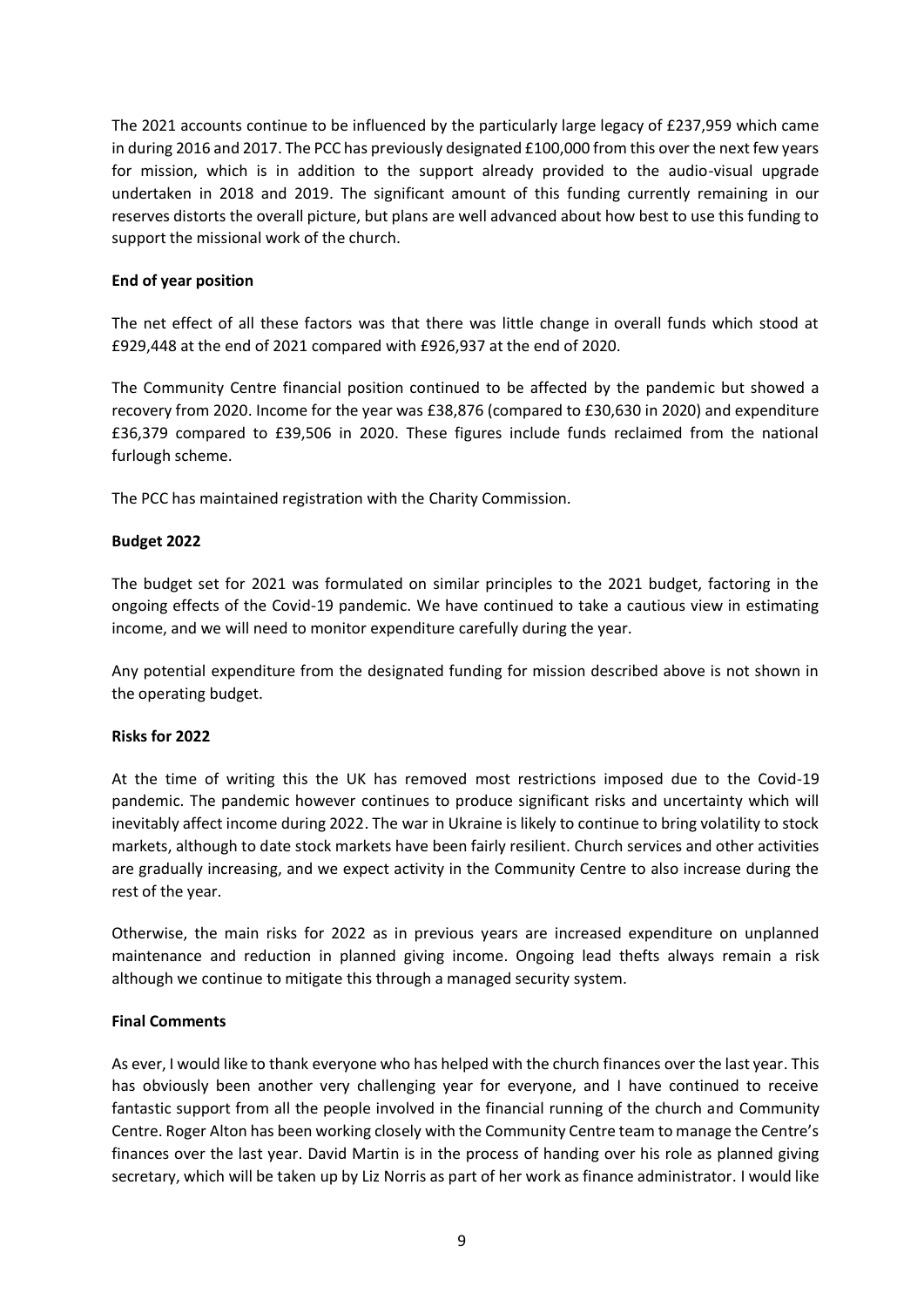to express huge thanks to David for all his support over the years. Despite the challenges imposed by working during the pandemic, the parish office and Community Centre staff continue to be very supportive. I would also like to thank Tim Pullen and the Deanery for all their support over the year. Finally, I would like to thank Liz Norris for all her hard work in ensuring things run efficiently.

Professor Ian Hall, Honorary Treasurer

## **Item 11**

#### **Churchwardens' Report on Fabric, Goods and Ornaments**

The leak in the church roof above the Lady Chapel was fixed (according to Roger Howes, our custodian of the roof, this was not a major problem). Thank you, Roger, for overseeing this work and for everything else you do liaising with the diocese. There is occasionally a leak over the door in the hospitality area but, as it only occurs when the wind is in a certain direction, which will be dealt with next year. Also, we obtained the faculty for installing the streaming facility in church, which was duly installed along with an additional camera in early 2021.

And just an update concerning the new Notice Board which was reported in last year's report. It was not fit for purpose so, after long and tedious conversations with the company who supplied it, we managed to have a replacement fitted in accordance with our original order in the Autumn of 2021.

This year the church's entire risk register was reviewed, overhauled, and updated (yes, Covid is not the only risk out there!). Many thanks to all who took time to review various aspects and keep our activities / church life safe.

Grateful thanks to all who have helped as we have returned to a regular pattern of services in church and the community centre. It has taken courage for volunteers to get back into the habit of signing up for welcoming, cleaning, refreshments, Bible reading, singing, and playing in the choir and music group to name just a few areas but gradually over the second part of the year we have all found ways of returning to our respective ways of making sure that St. Leonard's is a welcoming, friendly, and thriving church. You are a wonderful team, and we could not function without you.

Thank you too to Trevor, David, Alison, Robert (hope I have not forgotten anyone) who have stepped in to cover services when Tim has been unavoidably elsewhere. And to Elaine and Hilary whose workload has increased greatly. Both have stepped into many more roles and far more often than before Covid. And previous churchwardens are always on hand to help us and answer any questions we have so thank you so much to all of them.

Lastly a big thank you to Tim and Jo, who, between them, have led us through this last difficult year. We thank God that we have two such faithful, energetic, and vibrant people at the helm.

Val Sutton and Mike Smith.

## **Item 12**

#### **Summary of team reports 2021**

These reports come from each group reflecting on where God has been at work in the past year. Each group has also committed to one action for the next year to enable them to work towards one of the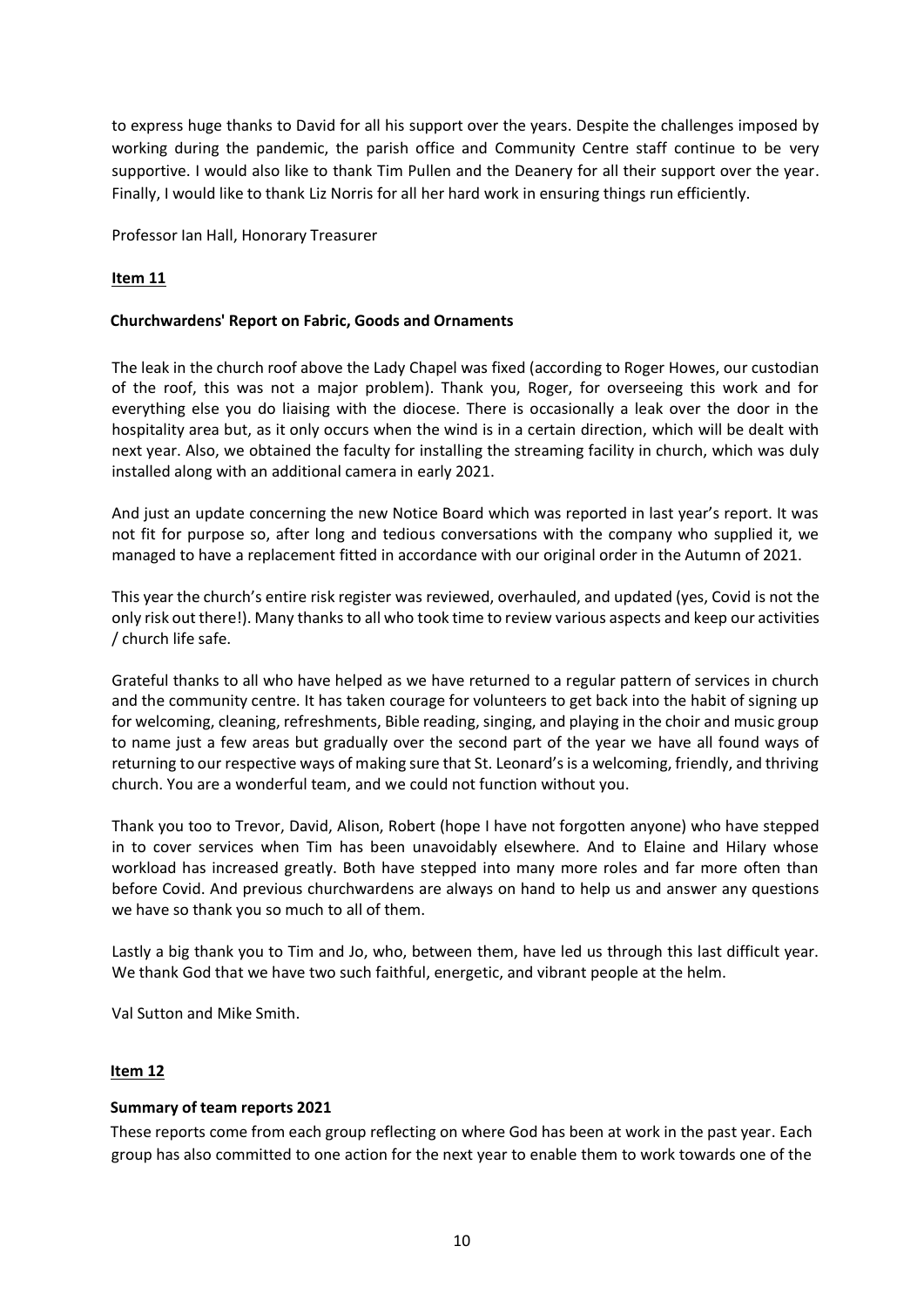St Leonard's Priorities. All activities in the church are overseen by the PCC under the headings of Mission, Worship and Discipleship and reports are presented under these headings.

## **Mission**

## **Contact Home and Away**

God has been at work in the prayers for our mission partners and partner organisations during 2021. We have given thanks to God for the new direction he is providing to our overseas mission partners who have been faced with a particularly challenging situation in the country they have been working. The group also gives thanks for the substantial contribution made by the congregation towards mission and initiatives both locally and overseas, through prayers, food donations and financial contributions. During 2021, we have welcomed several new members to our group, and we thank God for their help, advice, and innovative ideas they have brought us.

## **Dads n Kids**

Obviously due to Covid restrictions during most of the year we did not meet, however we reopened in February 2022 and have been delighted at the number of new Dads who have come (13 at the last count). Several Dads came because of the banner we put up the week before and others through friends. The Lockdown has enabled us to rationalise our database as we had details of families from 2007. Our new database already stands at nearly forty. God is Good!

The most important thing to note is the leader Dads'n'Kids, Trevor Hatton, said in July 2021 that he would be standing down as of July 2022. This would be the end of his seventh year as leader and eleven years of involvement. Trevor intends to keep to this deadline. There is clearly a need for the group to exist for it gives us wonderful contact with many families in the community. There is now a real need for one or two of the younger men in the church to take on the role of leading. It is not onerous, but it does require a commitment to the 3rd Saturday of each month. How the group is developed and how outreach is undertaken would be up to the new leaders.

As outgoing leader, Trevor would like to put on record his thanks to Joan, Jenny, Diana, Carol, Sue, David, John, and Tim for their constant support.

## **The Foodbank Support**

By Grace support from the fellowship at St. Leonard's for the Food Bank work at St. Martha's Church in the Broxtowe Estate continued during 2021 at an encouraging level. The holy habit of generosity must indeed be well embedded.

The now annual Christmas Hamper donations are very well supported. Not only do these enable the provision of a seasonal meal but the balance provides a reserve to cover weeks when fewer food donations are received. Additionally, others provide financial support through regular giving or through the fund raising which they organise.

Our donations of food are usually taken across weekly. The volunteer who most frequently does this commented "I enjoy going." There are a small number of other volunteers who will respond when invited to assist. It must, however, be reported that the number of volunteers from St. Leonard's who visit Broxtowe has decreased. It is essential, therefore, to consider succession planning if we are to maintain the link with our fellow disciples at St. Martha's. This mission work is not only a matter of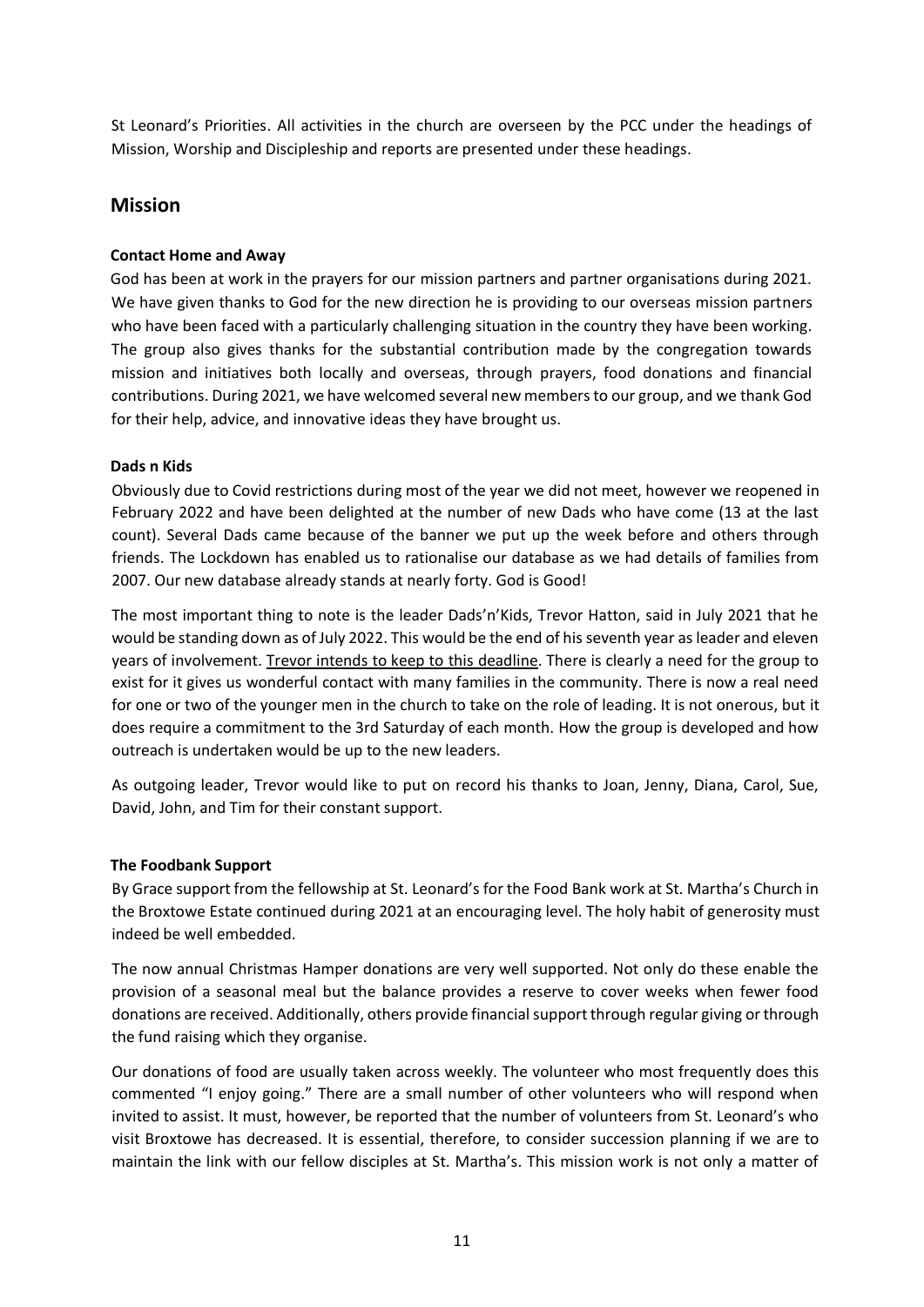"giving food to the hungry, to satisfy those in need" [Isaiah 58 v. 10] but also one of encouraging our fellow saints. "To go where we don't know and never be the same" can be amazing. Try it!

### **Wollaton Churches Link Magazine**

We are thankful to God that the Link magazine has continued to serve as a way of connecting people in the Wollaton churches and the wider community during what has been another year of considerable challenges due to the pandemic; it has perhaps been particularly helpful for people who have difficulty accessing online church services, and/or were reticent about returning to meeting inperson as things started to open up again. As well as the usual clergy articles, it has been encouraging to see a respectable number of submissions from other members of the churches and community groups during the year.

## **Weddings and marriage preparation**

Six marriages took place.

## **Wollaton Churches Committee**

2021 was another difficult year for everyone because of the pandemic restrictions. However, the Committee was able to meet several times by Zoom and although it was decided that it was not feasible to deliver Easter and Christmas cards to all houses in the parish, posters were displayed outside the churches and united services were held (some on Zoom). Importantly, Carols Round the Pump, which was cancelled in 2020, was held ensuring that the community was aware of the churches. Kingswood held Zoom short evening prayer sessions in Lent and St Thomas More's Friday evening Stations of the Cross online were much appreciated. St Leonard's had a striking display outside the church and a trail which could be followed on smart phones. Although it was felt that the Good Friday Walk of Witness could not take place, these efforts ensured that God's presence was visible in Wollaton.

## **Discipleship**

Although some aspects of being a disciple were not physically possible in 2021, there were many signs that God has been at work. Those aspects that have required close physical contact have not been able to be maintained, so Home Communions and Pastoral Visiting in their usual forms have not been possible. However, we can see God's hand in the ways of service and discipleship that we have been able to carry out.

#### **Baptisms**

2021 was a year of cancellations and re-arrangements. Baptisms re-commenced in August and with the Grace of God, we prepared families for the occasion either visiting or by Zoom and managed to Baptise 9 children and 1 adult into the family of the church.

## **Pastoral Visiting, Lead Links, Mother's Union, Bereavement Team**

Much of the normal activities of the Pastoral Team were curtailed during the last year and have only recently returned to normal activities. Groups like the Mother's Union led by Patsy Fletcher was wonderful at maintaining contact with their members and ensured that people were not forgotten.

Hospital visiting was limited to messages to the hospital chaplaincy.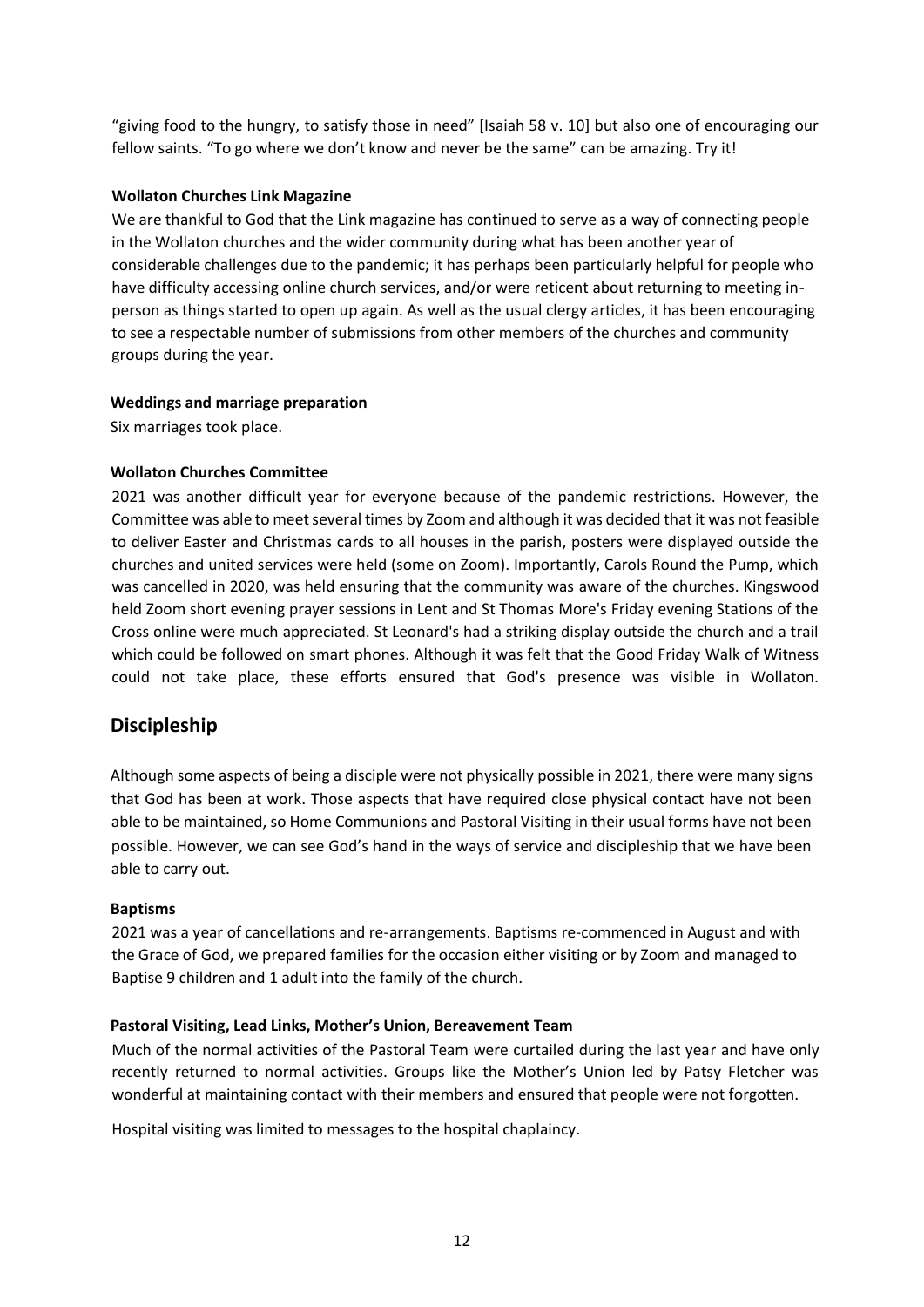Pastoral visiting and Home Communions were not possible for most of the year, but numerous telephone calls ensured that contact was maintained with those who were no longer able to attend church and were not internet users. The bereavement team continued to contact people, but the annual bereavement service did not take place last year.

The main work during the last year has been through the Lead Links network. The planning that had gone into the firm foundations of that group flowered throughout covid. Mary Stacey maintained the flow of information through the email system. Thank you to her and all the Lead Links who maintained the personal contact with people. This was much appreciated.

Viv Chamberlain & Barbara Lynes

#### **Connect Groups**

In summary: we have seen God at work sustaining the members of the groups facing vastly different circumstances and been encouraged by hearing from each other about how we have experienced God with us through the challenges. Sharing in our Connect Groups has reminded us of how God works through the everyday circumstances of our lives, and we have been encouraged by the way God has spoken to us through the bible passages we have looked at together.

#### **Monday Connect Group**

We have continued to meet all the way through the year via Zoom. We have used a variety of resources including The Prayer Course. We have seen God at work in our increased fellowship and growing relationships with each other especially in our group's WhatsApp where we share and pray for each other regularly. God has also been around in the growing confidence in the group to express and share faith opening discussion and sharing openly with each other.

#### **Robert and Liz Norris' Connect Group**

Robert and Liz's group has continued to meet fortnightly online on Thursdays throughout most of 2021. During the first part of the year, they found their study of selected Psalms encouraging, and in the autumn benefitted from the insights gained into prayer through following Pete Greig's excellent Prayer Course. Although the group is now small, having lost five members who have moved to other churches (including Karen and David Hanford), they have felt blessed by being able to support one another through prayer and fellowship during what has been another challenging year for everyone.

## **Tim and Jo Pullen's Connect Group**

Our Connect group has continued to meet on a fortnightly basis and managed to restart some in person meetings outside in the summer, moving inside when people were comfortable to do so. The Prayer Course has been particularly helpful and has deepened our experience of prayer. Each time we meet, we recognise the value of fellowship and the importance of meeting together as we grow as Christians. Relationships have deepened and prayers have been answered. It has been a privilege to see God at work in our lives.

## **St Leonard's Community Centre Wollaton**

## **1. SUMMARY**

The Centre fully opened again in October 2021.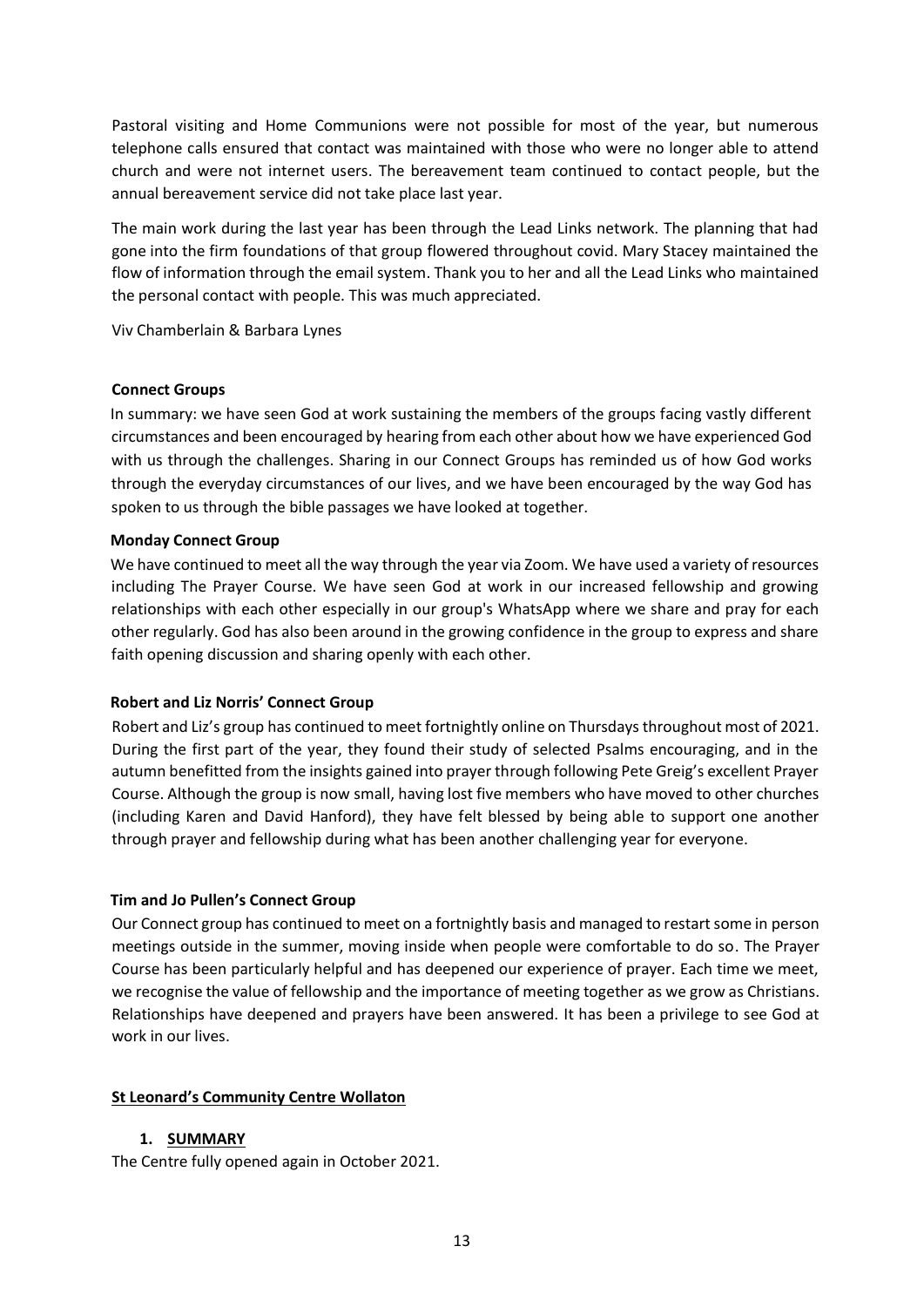Bookings have recovered to pre-pandemic levels, and all the large regular groups have returned (Probus, Historical Society, Daytime Voices etc.).

Some less successful pre-pandemic groups have left, replaced by several start-ups.

#### **2. MANAGEMENT COMMITTEE**

The SLCCW Management Committee commenced our quarterly meetings in November 2021.

The committee is made up as follows: - Sarah Henly – Caretaker & cleaner Kerry Pashley – Office Manager David Thompson - Chair of SLCCW Management Committee Roger Alton – Treasurer John Tordoff – Community Manjit Kaur-Jones – Community Tim Pullen – PCC

We would like another PCC representative, to replace Brenda Barber, who sadly passed away in 2021.

#### **3. ACCOUNTING**

The full impact of Covid on Centre finances was £20,000 to £25,000. This impact includes all Centre related costs during the pandemic, the opportunity costs of being closed, and all furlough payments received from the Government.

SLCCW is £50,000 a year business, with costs approximating to revenues. Our budget for 2022 shows £51,000 of forecast revenues and £48,000 of cost (approx.), giving a surplus of about £3,000.

#### **4. STAFFING**

Matthew Green announced that he was leaving the Caretaker role in December and finished in early January 2022. We thank Matthew for all his work.

We have replaced Matthew with Sarah Henly.

#### **5. Health & Safety**

We continue to work to make the Centre as safe as possible for all our customers. We have on-going risk management protocols, based around Government advice.

#### **Item 13**

#### **Nottingham North Deanery Synod Report**

During 2021, because of COVID restrictions, we had a mix of in person, online and hybrid Synods.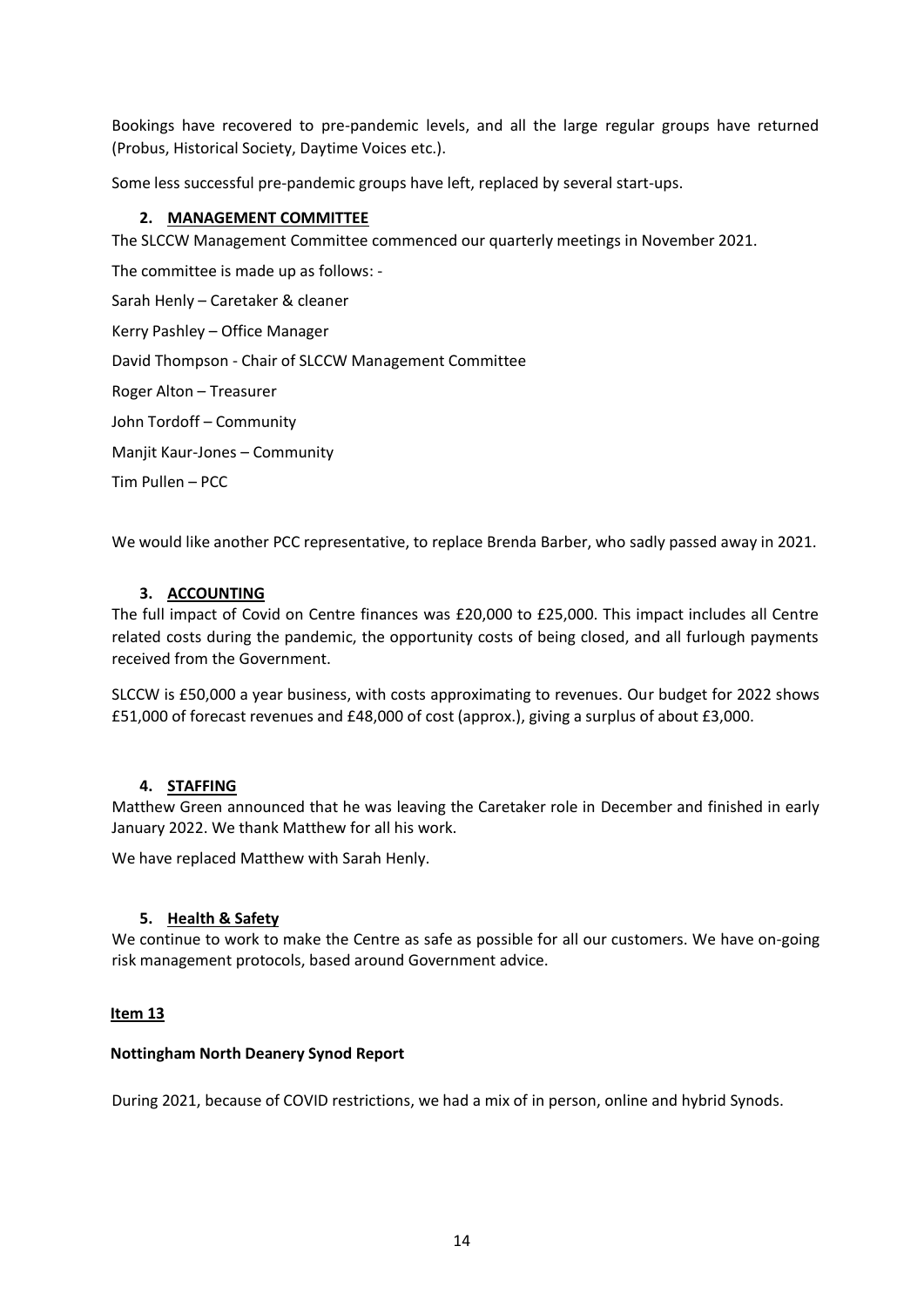Our first Synod, the first of this triennium, was online on 21<sup>st</sup> January. We admitted churchwardens and prayed and worshipped together. It was also Peter Huxtable's last Synod as Area Dean and Anne Walters' last Synod as Lay Chair.

At this Synod we also appointed our Deanery Leadership Team for the triennium:

- Ex-officio: Tim Pullen (Area Dean) and Kirsty Cowley (Deanery Administrator)
- Lay Chairs: Sue Dunster (The Church on Rise Park) and John Cartwright (Woven St Margaret)
- Deanery Treasurer: Greg Cowley (Bestwood St Mark)
- DLT Members: Peter Shaw (Woven St John) and Anne Walters (Wollaton, St Leonard)

We held a hybrid Synod on 21<sup>st</sup> July with some members meeting at Aspley, St Margaret's, and others via YouTube. Our theme was missional opportunities for our parishes, and we were joined by the following speakers:

- Chris Easton (Pioneer Minister at Bestwood Park Church Bestop Kitchen)
- Lyn Kent (Operations Manager Woven Group Debt advice)
- Simon Gledhill (Licensed Lay Minister Broxtowe, St Martha Foodbank)
- Sarah Fegredow (Renew Easter Regional Co-ordinator Wellbeing)

Our final Synod of the year was held on 29<sup>th</sup> September at Stapleford, St Helen and we met in person. During the evening we spent time sharing the challenges and opportunities in our parishes and praying for each other. We were also able to give Anne Walters a present to thank her for her many years as Lay Chair.

Our Deanery Prayer meetings have also continued on the first Tuesday of each month via Zoom.

We also had other changes in leadership in the Deanery. Whilst Peter Huxtable stood down as Area Dean, we were pleased he remained in the Deanery as Mission Associate at St Martha's, Broxtowe and Anne Walters also remained on the DLT after stepping down as Lay Chair. We said a fond farewell to David Gray following his retirement and to Sue Dunster who stepped down as Lay Chair at the end of December.

We would like to thank you all for your generous and faithful giving during 2021. We may not have achieved payment of the full 100% of our parish share allocation but 95.8% in these difficult circumstances was fantastic! A special thank you to those parishes that paid over their allocation.

In 2022, we are looking forward to meeting and praying together in person!

| Revd. Canon Tim Pullen | Area Dean |
|------------------------|-----------|
| John Cartwright        | Lay Chair |

#### **Item 14**

#### **Diocesan Synod Report**

The Diocesan Synod is the main policy-making body of the Diocese and met twice during 2021. As usual, reports were received on finance, education, and mission, including the continuing implications of the Covid pandemic.

An important announcement in the autumn was that the Diocese had been successful in securing national Church of England funding to support the Diocese's vision of Growing Disciples, reaching wider, connecting younger and nurturing deeper roots of faith. The national Strategic Development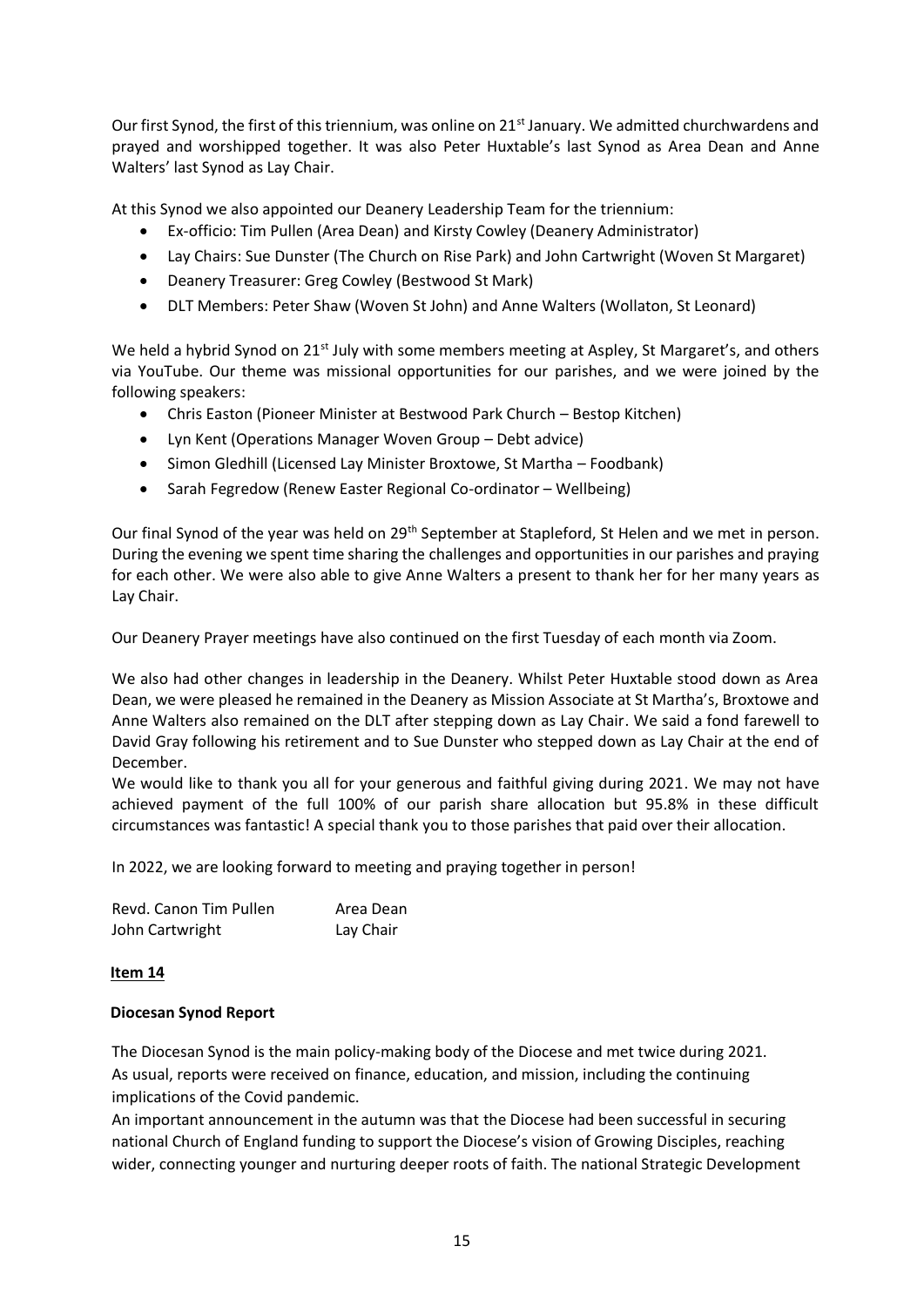Funding (SDF) will be supporting the project with funding of £3.5m given over 5 years. It seeks to see a step change in children and families as well as youth ministry across the Diocese. The aim is to see many more children and young people come to know Jesus and grow as disciples of Christ. Although the funding for this project is available over 5 years, it is anticipated that this is just one part of a longer-term investment that seeks to support ministry development in these areas and result in the raising up of a new generation of future leaders for the church.

Roger Howes

## **St Leonard's operating budget 2021 and 2022 (excl. special appeals & SLCCW)**

| <b>Income</b>                         | 2021   | 2022   |
|---------------------------------------|--------|--------|
| <b>Collections and planned giving</b> |        |        |
| Collections                           | 2000   | 1000   |
| Appeals (specific purpose)            | 1000   | 1000   |
| Planned giving                        | 150000 | 145000 |
| <b>Fundraising</b>                    |        |        |
| Fundraising                           | 1000   | 1000   |
| <b>Other income</b>                   |        |        |
| Fees for services etc.                | 6000   | 6000   |
| Parent and toddlers                   | 2000   | 2000   |
| Publications                          | 50     | 50     |
| <b>Investments</b>                    |        |        |
| Investment                            | 4000   | 4000   |
| Monuments (investment)                | 50     | 50     |
| <b>Total income</b>                   | 166100 | 160100 |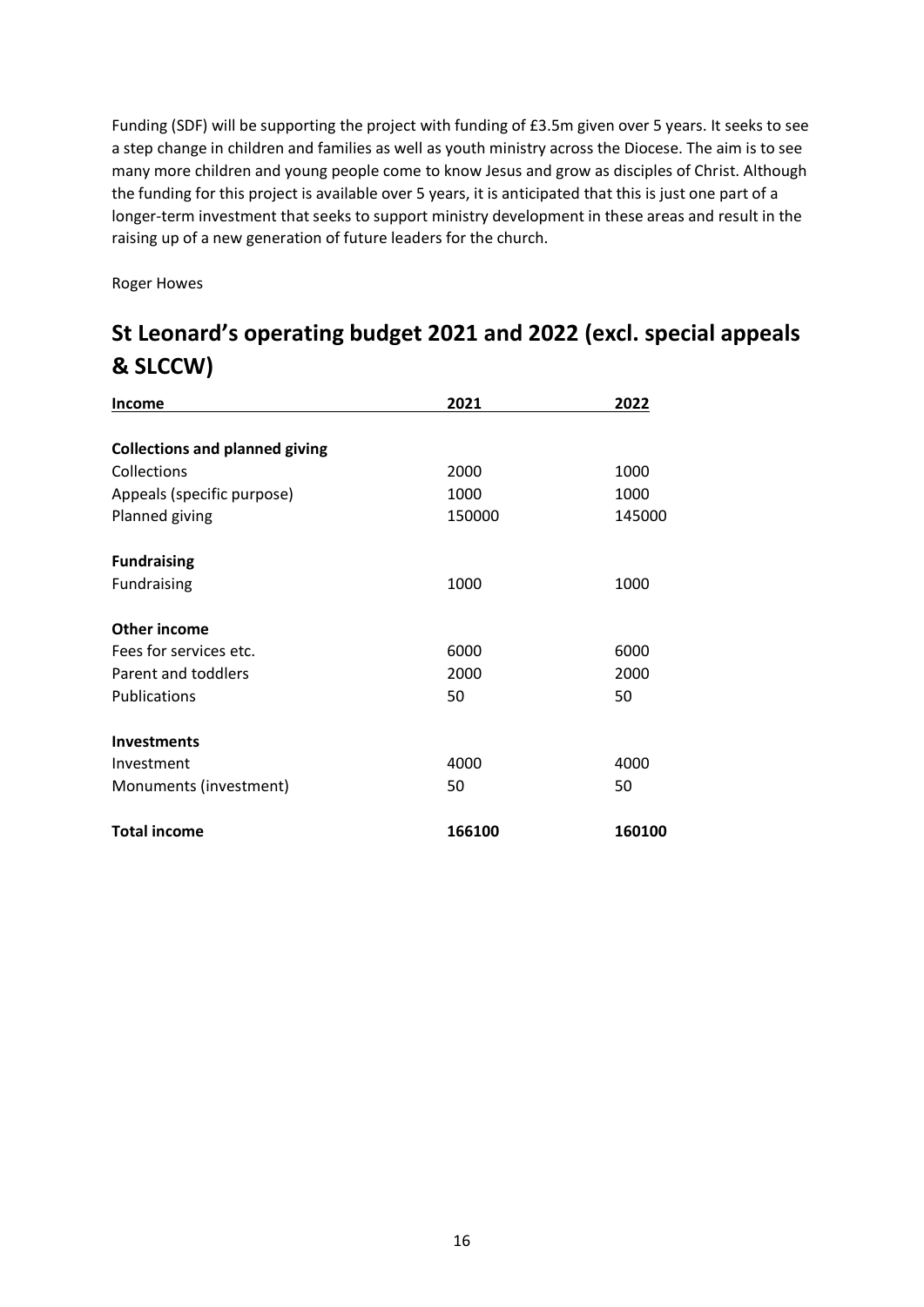| <b>Expenditure</b>                 | 2021        | 2022               |
|------------------------------------|-------------|--------------------|
| Parish share $1$                   | 117000      | 117000             |
| Giving $2$                         |             |                    |
| Overseas                           | 3200        | 3000               |
| Home                               | 4300        | 4000               |
| Appeals (specific purpose)         | 1000        | 1000               |
| <b>Church costs</b>                |             |                    |
| Gas                                | 3000        | 3500               |
| Electricity                        | 2200        | 2400               |
| Insurance                          | 3900        | 3900               |
| Maintenance                        | 2000        | 2000               |
| Fabric                             | 5000        | 5000               |
| Security                           | 1000        | 1000               |
| <b>Staff salaries and expenses</b> |             |                    |
| <b>Salaries</b>                    | 22900       | 21500 <sup>3</sup> |
| Clergy expenses                    | 3000        | 3000               |
| <b>Worship and ministry</b>        |             |                    |
| Worship                            | 2000        | 2000               |
| Pastoral                           | 200         | 200                |
| Contact                            | 500         | 500                |
| <b>Wider links</b>                 | 200         | 200                |
| Youth work                         | 2000        | 2000               |
| Mission and outreach               | 1500        | 1500               |
| <b>Office costs</b>                |             |                    |
| Administration                     | 3000        | 3000               |
| Audit fees                         | 3000        | 3000               |
| <b>Other costs</b>                 |             |                    |
| Community centre use               | 4500        | 4500               |
| Parent & Toddlers                  | 2000        | 2000               |
| <b>Total</b>                       | 187400      | 186200             |
| Surplus/(deficit)                  | $(21300)^4$ | $(26, 100)^4$      |

<sup>1</sup>The Deanery share allocation for 2021 was £117,000 (including discount for payment by direct debit), but we were given a £20,000 reduction to offset loss of trading income by the Community Centre due to the pandemic. The figure for 2022 is not yet available but is likely to be ~£117000.

 $^{2}$ giving has been agreed by PCC as a fixed % of regular giving income.